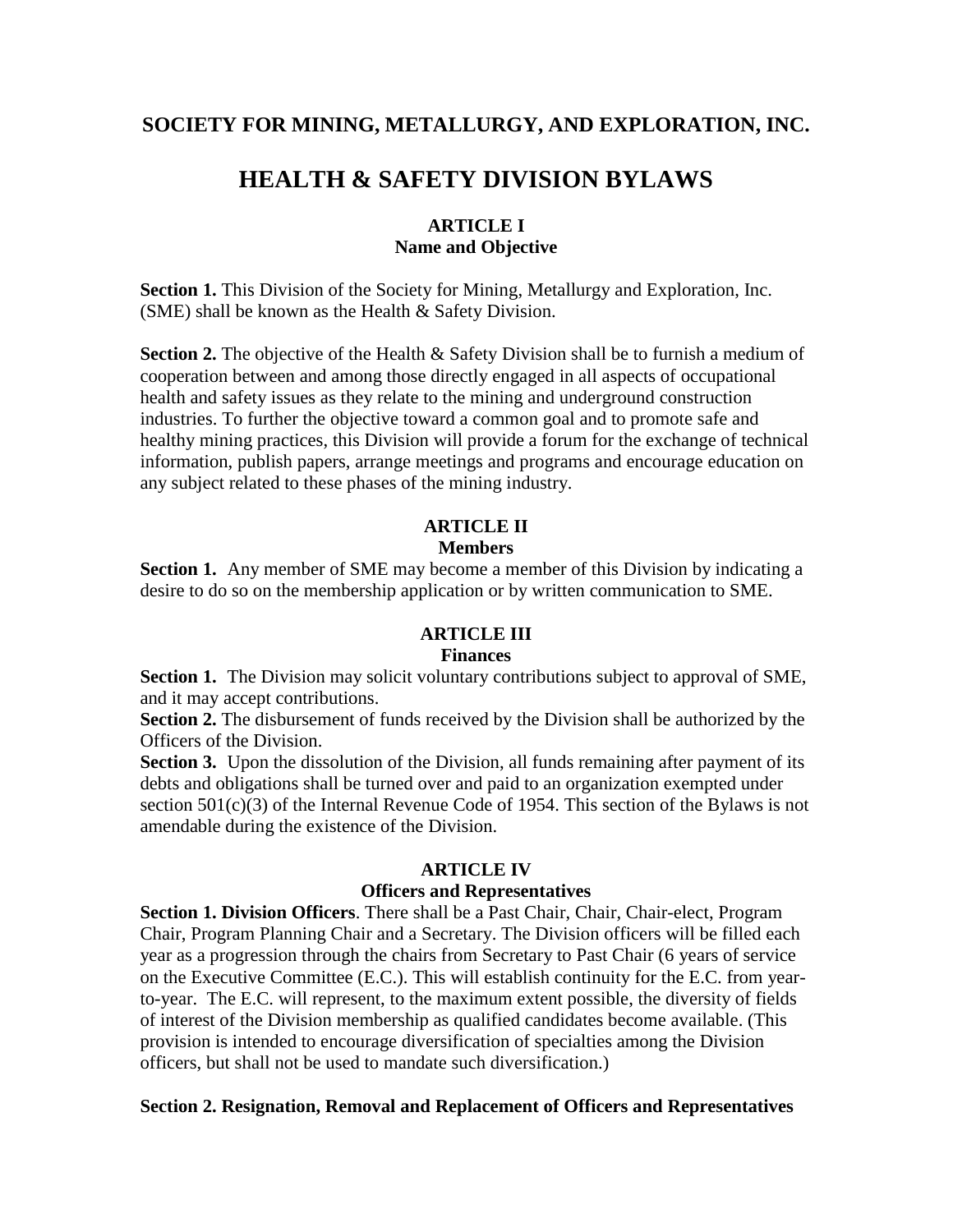**to SME**. The Chair of the Division shall remove from his/her post any Officer or Division representative to SME who fails to perform his/her duties in an adequate manner, provided that such action is not in conflict with SME Bylaws. Should a vacancy occur for this reason or because a member is indisposed or resigns, the Chair of the Division shall, with the approval of the Executive Committee, designate an alternate to serve out the term, except if the indisposed officer is the Chair of the Division, in which case the Chair-elect shall assume the position of the Chair of the Division.

**Section 3. Term of Office**. Officers shall serve for a term of one year, which is defined as coinciding with the term of office in use by the SME, generally commencing at the close of the SME Annual Meeting and terminating at the close of the following Annual Meeting. No individual may serve more than a cumulative total of 7 years as an officer of the division.

**Section 4. Nomination and Election of Officers**. The Nominating and Planning Committee shall report to the Chair of the Division on or before April 15 the nominees for Chair, Chair-elect, Program Chair, Program Planning Chair and Secretary. The Chair of the Nominating and Planning Committee shall advise SME Headquarters of the nominations; the SME staff shall arrange for the names submitted, along with biographies, to be published in the July issue of *Mining Engineering.* Other nominations for office may be made and forwarded in writing to SME prior to September 1 for publication, along with biographies, in the October issue of *MINING ENGINEERING*. All nominations of any individual to serve as such officer, director or standby alternate director, shall be elected by a vote of the members at the annual meeting of the members of the Society.

**Section 5. Nomination of SME Committee Members, Division Committee Members and Representatives.** By April 15, the Nominating and Planning Committee shall appoint Chairs for each of the Technical Committees plus any representatives which the Division may require. By mid-July, the Technical Committee Chairs shall appoint members of their committees and, with the consent of the committee members, appoint a Chair-elect.

### **ARTICLE V Committees**

**Section 1. Executive Committee**. The Executive Committee shall consist of the officers listed in Article IV, Section 1**.** The presence of a quorum of not less than four (4) members shall be necessary for conducting business. If there is less than the required quorum of four (4) present at the meeting, the meeting shall be held and the minutes circulated to the Committee for approval by at least four (4) members.

**Section 2. Program Committee**. The Program Committee is responsible for the upcoming Annual Meeting Program (i.e., the 2015 committee programs the 2016 meeting). Individuals generally move from the Program Planning Committee to the Program Committee. The Program Committee shall consist of the Chair from each Technical Committee and the Program Chair, who shall act as Chair of the Program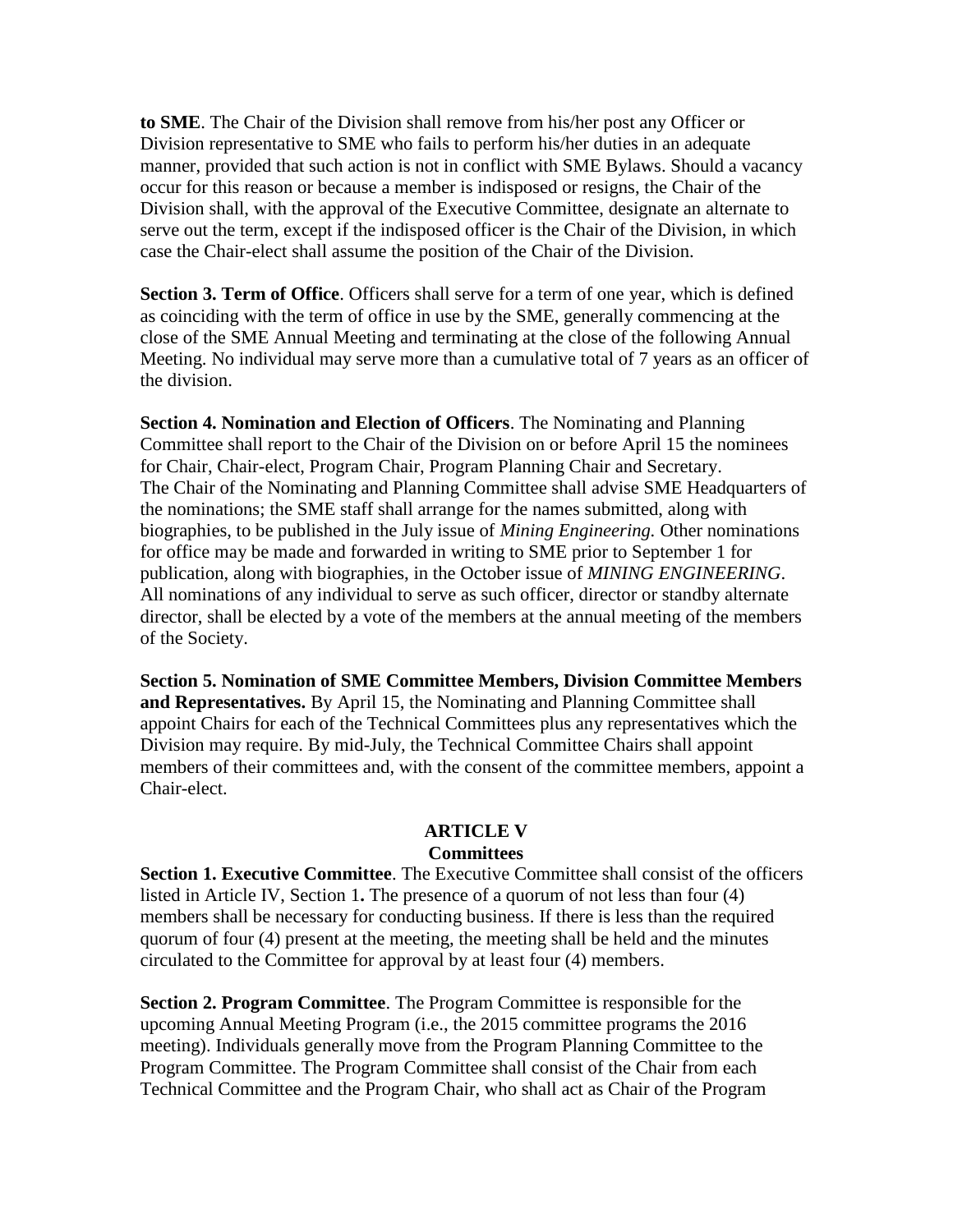Committee, and such other members as the Program Chair may appoint.

**Section 3. Program Planning Committee**. The Program Planning Committee is responsible for the Annual Meeting program two years out (i.e., 2014 committee programs 2016 meeting). The Program Planning Committee shall consist of the Chair and Chair-elect from each Technical Committee nominated at the beginning of the programming cycle and the Program Planning Chair, who shall act as Chair of the Program Planning Committee, and such other members as the Program Planning Chair may appoint. These individuals will generally move up to the Program Committee and serve as chairs and co-chairs for the Division program that they were appointed to develop.

**Section 4. Technical and Other Committees**. There shall be a number of committees, known as Technical Committees, each representing a discipline or specialty of Health and Safety issues of current interest for the purpose of technical programming, and the total representing the technical programming interests of the Health and Safety Division and providing the means for meeting these interests. Such Technical Committees may, for example, be focused on respirable dust, noise, musculo-skeletal injuries, ground control and disaster prevention. The Nominating and Planning Committee may also create other standing committees as required by the Division, and they may be dissolved by the Nominating and Planning Committee after they have fulfilled their purpose; except that the Committee shall respond to written requests from any twenty (20) members of the Division to create one or more specific Technical Committees and shall name one of their members as Chair of that Technical Committee for the next technical programming cycle. The Programming Planning Chair shall recruit appropriate Technical Committees, Chairs and Chair-elects which will be appropriate for the program being planned and submit them to the Nominating and Planning Committee. Where technical programming is being coordinated with cooperating organizations, it is appropriate to solicit nominations for Technical Committee Chairs and Chair-elects from the cooperating organizations.

**Section 5. Nominating Committee**. The Nominating Committee shall consist of eight (8) members, including the immediate Past Chair of the Division who shall act as Chair, the Division Chair, Chair-elect, Program Chair, Program Planning Chair, Secretary plus two other members who shall serve two year staggered terms.

**Section 6. Term of Office**. Terms of office for Committee members shall, unless otherwise specified, be in increments of one year, the anniversary dates coinciding with the term of office in use by the SME.

**Section 7. Resignation, Removal, and Replacement of Committee Chairs and Members**. Any officer, committee, or committee member who has the authority to appoint an officer or committee member also has the authority to remove that member from the post for failure to perform the duties in an adequate manner, provided such action is not in conflict with SME Bylaws. Should a vacancy occur for this reason or because a member is indisposed or resigns from any post for which provision is not made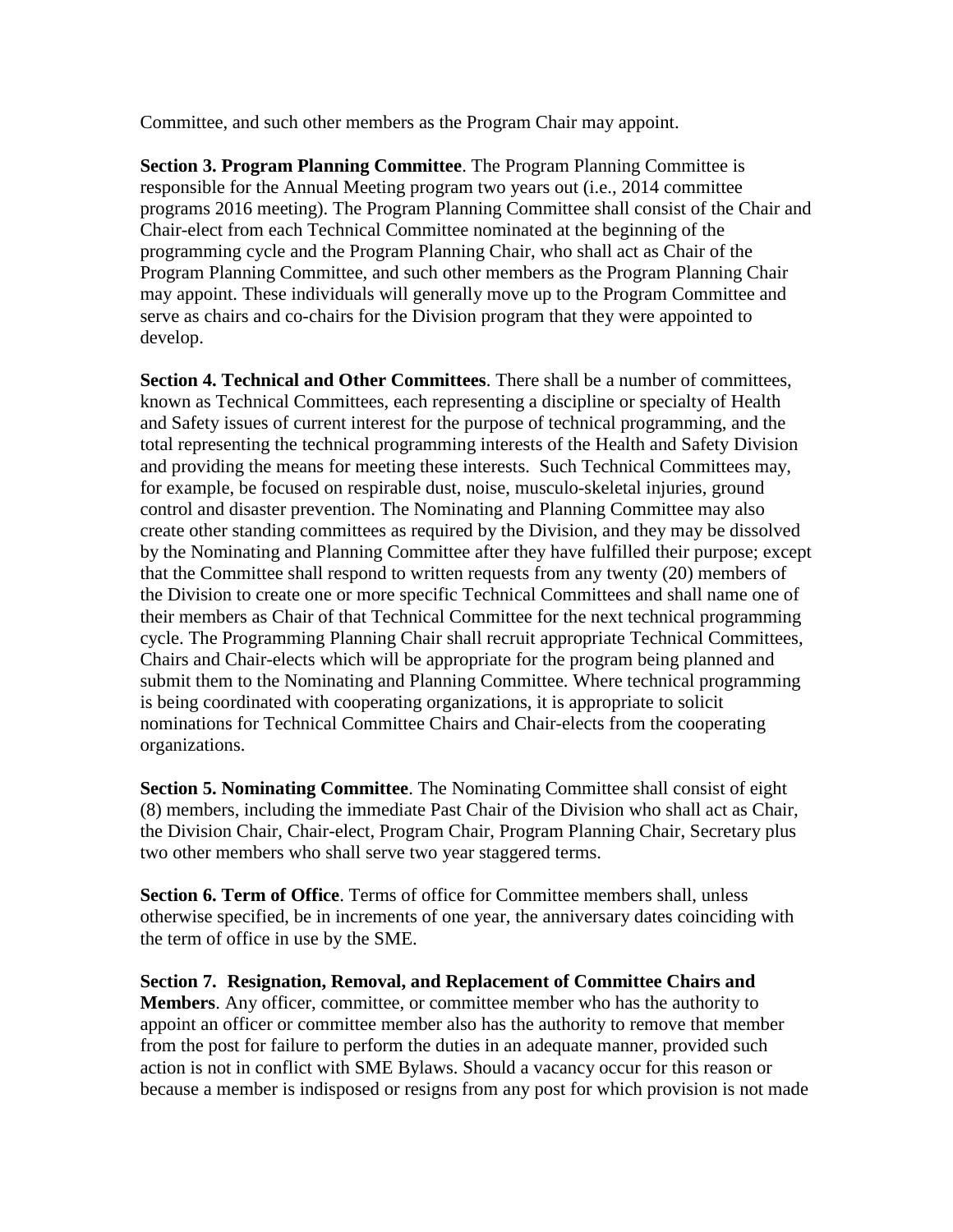in Article IV, Section 5 of these Bylaws, the Chair of the Division shall designate or shall instruct the appropriate Committee Chair to designate a replacement to serve out the term.

# **ARTICLE VI**

## **Duties of Officers and Other Representatives**

**Section 1.** The duties of the Chair are as follows:

**a.**Preside at the annual business meeting of the Division, which will take place at the time of SME's Annual Meeting;

**b.**Preside at the Annual Division Social Function;

- **c.**Call other meetings as required to transact the business of the Division;
- **d.**Coordinate the programs for the meeting of the Division;
- **e.**Transact all business of the Health and Safety Division not specifically delegated to other officers by these Bylaws;
- **f.** Keep SME Headquarters advised of actions taken;
- **g.**Arrange the program for the annual social function and meeting of the Division held at the conclusion of his/her term as Chair:
	- Speaker (if one is desired)
	- Identifies guests (other Divisional, Society, and Institute Officers)
	- Installs incoming officers at the end of the Annual Business Meeting

**Section 2.** The Chair-elect shall keep in touch with the actions of the Chair and shall act in his/her stead whenever the Chair is unable to function or attend any meetings. He/she shall assist the Chair as directed.

**Section 3.** The Program Chair shall represent the Division on the SME Program Committee.

**Section 4.** The Program Planning Chair shall represent the Division on the SME Program Coordination Committee.

**Section 5.** The Secretary of the Division will take the minutes of the Executive Committee and business meeting, coordinate the Division's news page in *Mining Engineering* magazine with the Technical Committee chairs, and other duties which may be necessary for proper functioning of the Division.

**Section 6.** The immediate Past Chair of the Division (or the most immediate Past Chair available) shall chair the Nominating and Planning Committee.

**Section 7.** The incoming Technical Committee Chairs shall appoint as many members of his/her committee as necessary and shall, with the consent of the committee, appoint a Chair-elect of the Technical Committee.

# **ARTICLE VII**

# **Amendments**

**Section 1.** Proposals to amend these Bylaws shall be made by the Health and Safety